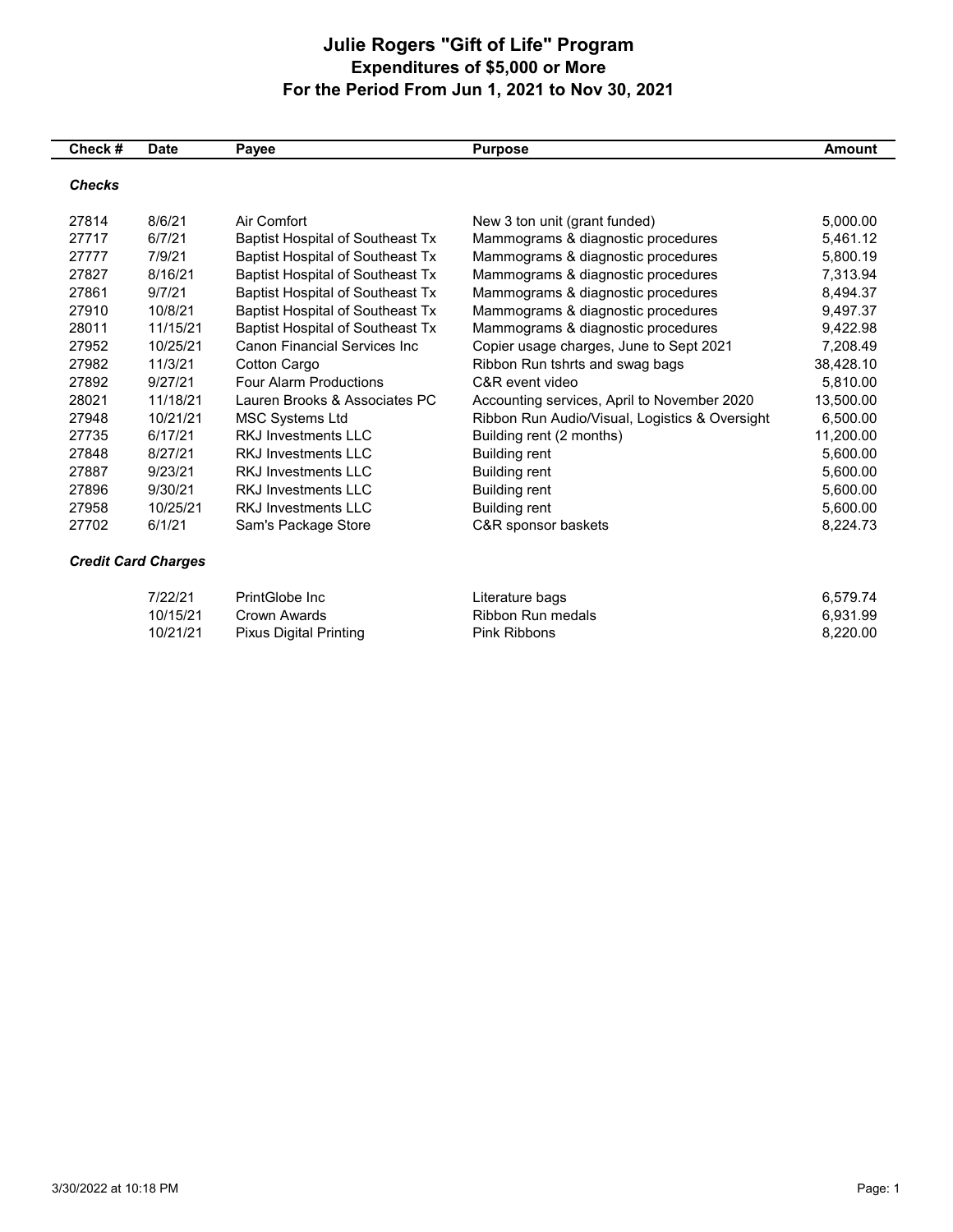## **Julie Rogers "Gift of Life" Program Pink Outs**

For the Eleven Months Ending November 30, 2021 and 2020

|                                       | 2021            | 2020           |
|---------------------------------------|-----------------|----------------|
| Revenues                              |                 |                |
| <b>Contributions-Pink Outs</b>        | \$<br>355.84    | \$<br>5,162.26 |
| <b>Contributions-Pink Outs Bmt</b>    | 5,942.45        | 2,394.74       |
| <b>Contributions-Pink Outs Ndrld</b>  | 2,078.93        | 304.00         |
| Contributions-Pink Outs, PNG          | 1,199.12        | 540.00         |
| Contrib-Pink Out LCM                  | 940.00          | 66.00          |
| <b>Contributions-Pink Outs Orange</b> | 121.60          | 0.00           |
| <b>Contributions-Pink Outs Vidor</b>  | 338.84          | 0.00           |
| Contributions-Pink Outs-Lmbrtn        | 3,785.38        | 0.00           |
| <b>Contributions-Pink Outs Silsbe</b> | 0.00            | 330.00         |
| <b>Contributions-Pink Outs Buna</b>   | 977.00          | 791.10         |
| Contributions Pink out Legacy         | 246.61          | 0.00           |
| <b>Total Revenues</b>                 | 15,985.77       | 9,588.10       |
| Cost of Sales                         |                 |                |
| <b>Total Cost of Sales</b>            | 0.00            | 0.00           |
| <b>Gross Profit</b>                   | 15,985.77       | 9,588.10       |
| Expenses                              |                 |                |
| Salaries-Pink Outs                    | 0.00            | 158.60         |
| <b>Payroll Taxes-Pink Outs</b>        | 0.00            | 12.17          |
| <b>Contract Labor-Pink Outs</b>       | 0.00            | 106.00         |
| Program Supplies, Pink Outs           | 651.86          | 0.00           |
| <b>Total Expenses</b>                 | 651.86          | 276.77         |
| Net Income                            | \$<br>15,333.91 | \$<br>9,311.33 |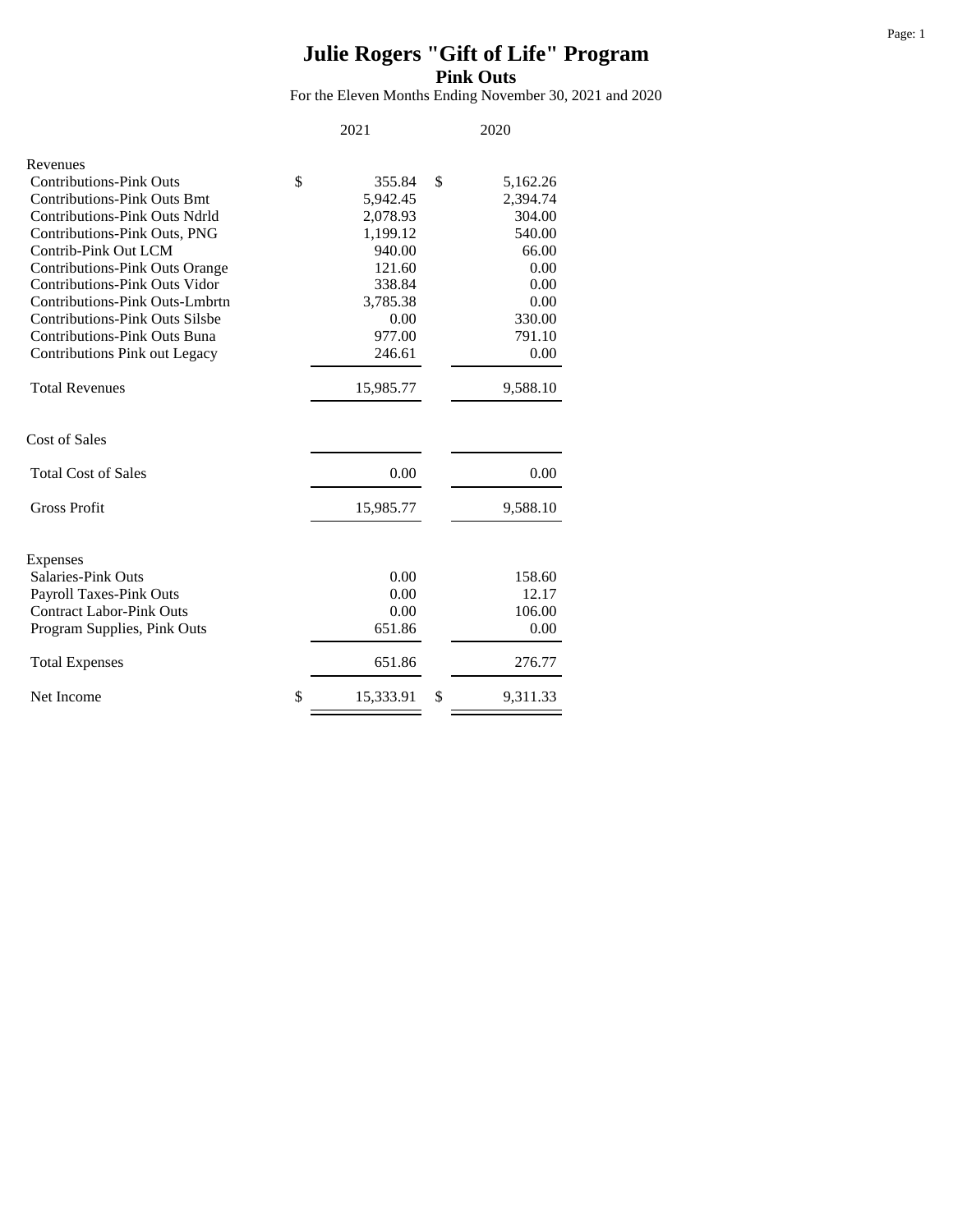## **Julie Rogers "Gift of Life" Program Pink Patrol Car**

For the Eleven Months Ending November 30, 2021 and 2020

|                                                  | 2021            | 2020           |
|--------------------------------------------------|-----------------|----------------|
| Revenues<br>Sponsorship-Pink Patrol Car          | \$<br>13,000.00 | \$<br>7,000.00 |
| <b>Total Revenues</b>                            | 13,000.00       | 7,000.00       |
| <b>Cost of Sales</b>                             |                 |                |
| <b>Total Cost of Sales</b>                       | 0.00            | 0.00           |
| <b>Gross Profit</b>                              | 13,000.00       | 7,000.00       |
| Expenses                                         |                 |                |
| <b>Contract Labor</b>                            | 0.00            | 420.00         |
| Food, Pink Patrol Control                        | 0.00            | 306.05         |
| <b>Credit Card Processing Fees</b>               | 24.39           | 0.00           |
| Profess Serices-Pink Patrol                      | 409.34          | 0.00           |
| Program Supplies, Pink Patrol                    | 7.40<br>356.89  | 0.00<br>0.00   |
| Sponsor Recog-Pink Patrol<br>Travel, Pink Patrol | 7.84            | 0.00           |
| <b>Total Expenses</b>                            | 805.86          | 726.05         |
| Net Income                                       | \$<br>12,194.14 | \$<br>6,273.95 |